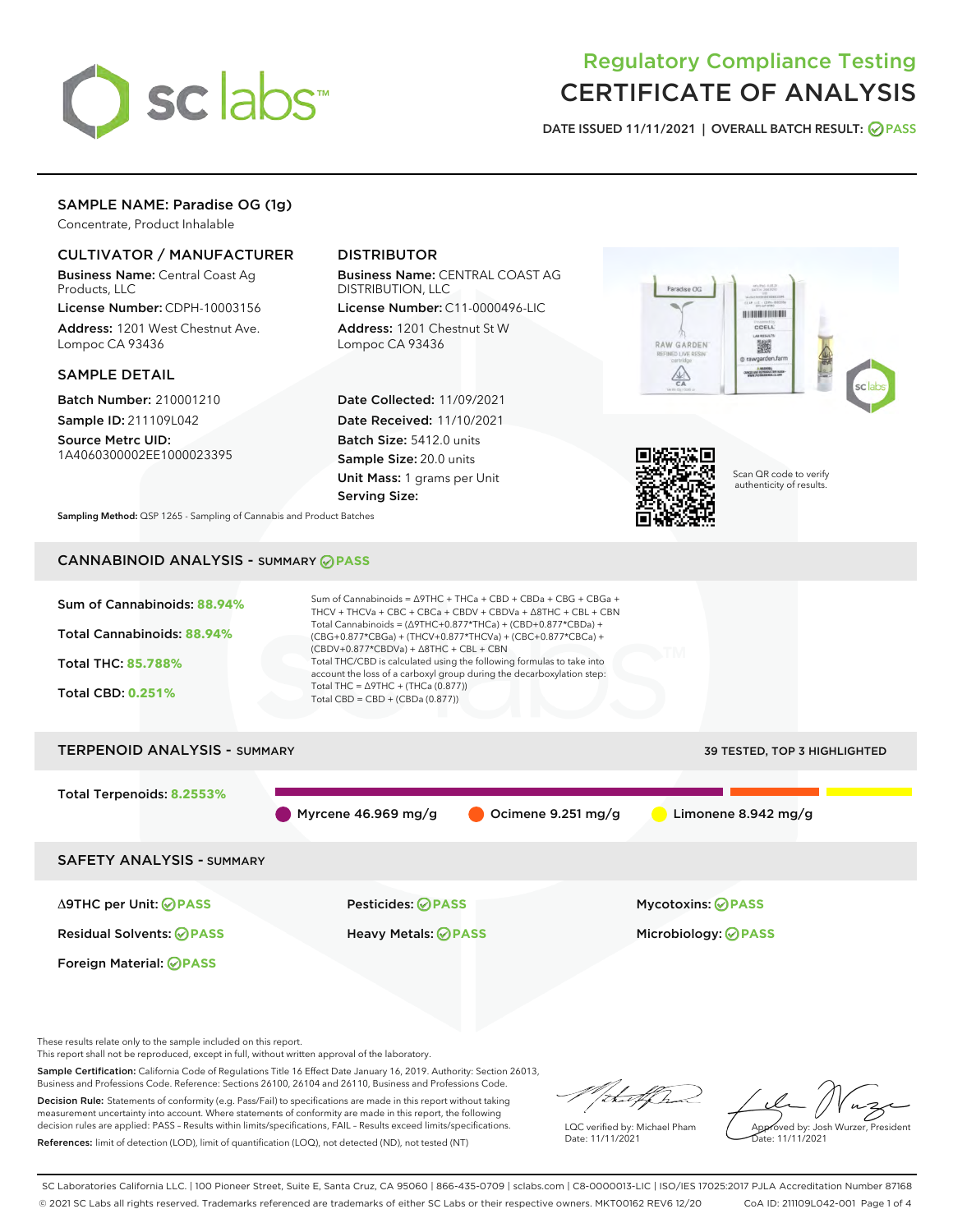



PARADISE OG (1G) | DATE ISSUED 11/11/2021 | OVERALL BATCH RESULT:  $\bigcirc$  PASS

## CANNABINOID TEST RESULTS - 11/11/2021 2 PASS

Tested by high-performance liquid chromatography with diode-array detection (HPLC-DAD). **Method:** QSP 1157 - Analysis of Cannabinoids by HPLC-DAD

#### TOTAL CANNABINOIDS: **88.94%**

Total Cannabinoids (Total THC) + (Total CBD) + (Total CBG) + (Total THCV) + (Total CBC) + (Total CBDV) + ∆8THC + CBL + CBN

TOTAL THC: **85.788%** Total THC (∆9THC+0.877\*THCa)

TOTAL CBD: **0.251%**

Total CBD (CBD+0.877\*CBDa)

TOTAL CBG: 2.101% Total CBG (CBG+0.877\*CBGa)

TOTAL THCV: 0.34% Total THCV (THCV+0.877\*THCVa)

TOTAL CBC: ND Total CBC (CBC+0.877\*CBCa)

TOTAL CBDV: ND Total CBDV (CBDV+0.877\*CBDVa)

| <b>COMPOUND</b>            | LOD/LOQ<br>(mg/g) | <b>MEASUREMENT</b><br><b>UNCERTAINTY</b><br>(mg/g) | <b>RESULT</b><br>(mg/g) | <b>RESULT</b><br>(%) |
|----------------------------|-------------------|----------------------------------------------------|-------------------------|----------------------|
| <b>A9THC</b>               | 0.06/0.26         | ±29.511                                            | 857.88                  | 85.788               |
| <b>CBG</b>                 | 0.06/0.19         | ±0.828                                             | 21.01                   | 2.101                |
| <b>THCV</b>                | 0.1/0.2           | ±0.17                                              | 3.4                     | 0.34                 |
| <b>CBD</b>                 | 0.07/0.29         | ±0.116                                             | 2.51                    | 0.251                |
| <b>CBN</b>                 | 0.1/0.3           | ±0.16                                              | 2.4                     | 0.24                 |
| $\triangle$ 8THC           | 0.1 / 0.4         | ±0.18                                              | 2.2                     | 0.22                 |
| <b>THCa</b>                | 0.05/0.14         | N/A                                                | <b>ND</b>               | <b>ND</b>            |
| <b>THCVa</b>               | 0.07/0.20         | N/A                                                | <b>ND</b>               | <b>ND</b>            |
| <b>CBDa</b>                | 0.02/0.19         | N/A                                                | <b>ND</b>               | <b>ND</b>            |
| <b>CBDV</b>                | 0.04 / 0.15       | N/A                                                | <b>ND</b>               | <b>ND</b>            |
| <b>CBDVa</b>               | 0.03/0.53         | N/A                                                | <b>ND</b>               | <b>ND</b>            |
| <b>CBGa</b>                | 0.1/0.2           | N/A                                                | <b>ND</b>               | <b>ND</b>            |
| <b>CBL</b>                 | 0.06 / 0.24       | N/A                                                | <b>ND</b>               | <b>ND</b>            |
| <b>CBC</b>                 | 0.2 / 0.5         | N/A                                                | <b>ND</b>               | <b>ND</b>            |
| <b>CBCa</b>                | 0.07 / 0.28       | N/A                                                | <b>ND</b>               | <b>ND</b>            |
| <b>SUM OF CANNABINOIDS</b> |                   |                                                    | 889.4 mg/g              | 88.94%               |

#### **UNIT MASS: 1 grams per Unit**

| ∆9THC per Unit                         | 1120 per-package limit | 857.88 mg/unit | <b>PASS</b> |
|----------------------------------------|------------------------|----------------|-------------|
| <b>Total THC per Unit</b>              |                        | 857.88 mg/unit |             |
| <b>CBD per Unit</b>                    |                        | $2.51$ mg/unit |             |
| <b>Total CBD per Unit</b>              |                        | $2.51$ mg/unit |             |
| <b>Sum of Cannabinoids</b><br>per Unit |                        | 889.4 mg/unit  |             |
| <b>Total Cannabinoids</b><br>per Unit  |                        | 889.4 mg/unit  |             |

| <b>COMPOUND</b>         | LOD/LOQ<br>(mg/g) | AJUREIVI<br><b>UNCERTAINTY</b><br>(mq/q) | <b>RESULT</b><br>(mg/g)                         | <b>RESULT</b><br>(%) |
|-------------------------|-------------------|------------------------------------------|-------------------------------------------------|----------------------|
| <b>Myrcene</b>          | 0.008 / 0.025     | ±0.6059                                  | 46.969                                          | 4.6969               |
| Ocimene                 | 0.011 / 0.038     | ±0.2970                                  | 9.251                                           | 0.9251               |
| Limonene                | 0.005 / 0.016     | ±0.1279                                  | 8.942                                           | 0.8942               |
| $\beta$ Caryophyllene   | 0.004 / 0.012     | ±0.1496                                  | 4.203                                           | 0.4203               |
| Linalool                | 0.009 / 0.032     | ±0.0935                                  | 2.460                                           | 0.2460               |
| $\alpha$ Pinene         | 0.005 / 0.017     | ±0.0188                                  | 2.189                                           | 0.2189               |
| $\beta$ Pinene          | 0.004 / 0.014     | ±0.0238                                  | 2.069                                           | 0.2069               |
| $\alpha$ Humulene       | 0.009/0.029       | ±0.0378                                  | 1.179                                           | 0.1179               |
| Valencene               | 0.009 / 0.030     | ±0.0729                                  | 1.058                                           | 0.1058               |
| Terpinolene             | 0.008 / 0.026     | ±0.0171                                  | 0.836                                           | 0.0836               |
| Fenchol                 | 0.010 / 0.034     | ±0.0205                                  | 0.529                                           | 0.0529               |
| Terpineol               | 0.016 / 0.055     | ±0.0310                                  | 0.505                                           | 0.0505               |
| trans-β-Farnesene       | 0.008 / 0.025     | ±0.0168                                  | 0.473                                           | 0.0473               |
| Guaiol                  | 0.009 / 0.030     | ±0.0206                                  | 0.436                                           | 0.0436               |
| $\alpha$ Bisabolol      | 0.008 / 0.026     | ±0.0175                                  | 0.328                                           | 0.0328               |
| <b>Nerolidol</b>        | 0.009 / 0.028     | ±0.0157                                  | 0.250                                           | 0.0250               |
| Camphene                | 0.005 / 0.015     | ±0.0023                                  | 0.200                                           | 0.0200               |
| <b>Borneol</b>          | 0.005 / 0.016     | ±0.0078                                  | 0.185                                           | 0.0185               |
| Fenchone                | 0.009 / 0.028     | ±0.0040                                  | 0.137                                           | 0.0137               |
| Citronellol             | 0.003 / 0.010     | ±0.0047                                  | 0.097                                           | 0.0097               |
| Caryophyllene<br>Oxide  | 0.010 / 0.033     | ±0.0023                                  | 0.049                                           | 0.0049               |
| $\gamma$ Terpinene      | 0.006 / 0.018     | ±0.0008                                  | 0.048                                           | 0.0048               |
| $\alpha$ Phellandrene   | 0.006 / 0.020     | ±0.0006                                  | 0.044                                           | 0.0044               |
| $\alpha$ Terpinene      | 0.005 / 0.017     | ±0.0006                                  | 0.042                                           | 0.0042               |
| 3 Carene                | 0.005 / 0.018     | ±0.0004                                  | 0.026                                           | 0.0026               |
| Sabinene                | 0.004 / 0.014     | ±0.0002                                  | 0.019                                           | 0.0019               |
| Nerol                   | 0.003 / 0.011     | ±0.0007                                  | 0.016                                           | 0.0016               |
| Geraniol                | 0.002 / 0.007     | ±0.0006                                  | 0.013                                           | 0.0013               |
| p-Cymene                | 0.005 / 0.016     | N/A                                      | <loq< th=""><th><loq< th=""></loq<></th></loq<> | <loq< th=""></loq<>  |
| Sabinene Hydrate        | 0.006 / 0.022     | N/A                                      | $<$ LOQ                                         | <loq< th=""></loq<>  |
| Eucalyptol              | 0.006 / 0.018     | N/A                                      | <b>ND</b>                                       | ND                   |
| (-)-Isopulegol          | 0.005 / 0.016     | N/A                                      | ND                                              | ND                   |
| Camphor                 | 0.006 / 0.019     | N/A                                      | ND                                              | ND                   |
| Isoborneol              | 0.004 / 0.012     | N/A                                      | ND                                              | ND                   |
| Menthol                 | 0.008 / 0.025     | N/A                                      | ND                                              | ND                   |
| R-(+)-Pulegone          | 0.003 / 0.011     | N/A                                      | ND                                              | ND                   |
| <b>Geranyl Acetate</b>  | 0.004 / 0.014     | N/A                                      | ND                                              | ND                   |
| $\alpha$ Cedrene        | 0.005 / 0.016     | N/A                                      | ND                                              | ND                   |
| Cedrol                  | 0.008 / 0.027     | N/A                                      | ND                                              | ND                   |
| <b>TOTAL TERPENOIDS</b> |                   |                                          | 82.553 mg/g                                     | 8.2553%              |

SC Laboratories California LLC. | 100 Pioneer Street, Suite E, Santa Cruz, CA 95060 | 866-435-0709 | sclabs.com | C8-0000013-LIC | ISO/IES 17025:2017 PJLA Accreditation Number 87168 © 2021 SC Labs all rights reserved. Trademarks referenced are trademarks of either SC Labs or their respective owners. MKT00162 REV6 12/20 CoA ID: 211109L042-001 Page 2 of 4

# TERPENOID TEST RESULTS - 11/11/2021

Terpene analysis utilizing gas chromatography-flame ionization detection (GC-FID). **Method:** QSP 1192 - Analysis of Terpenoids by GC-FID

MEACUREMENT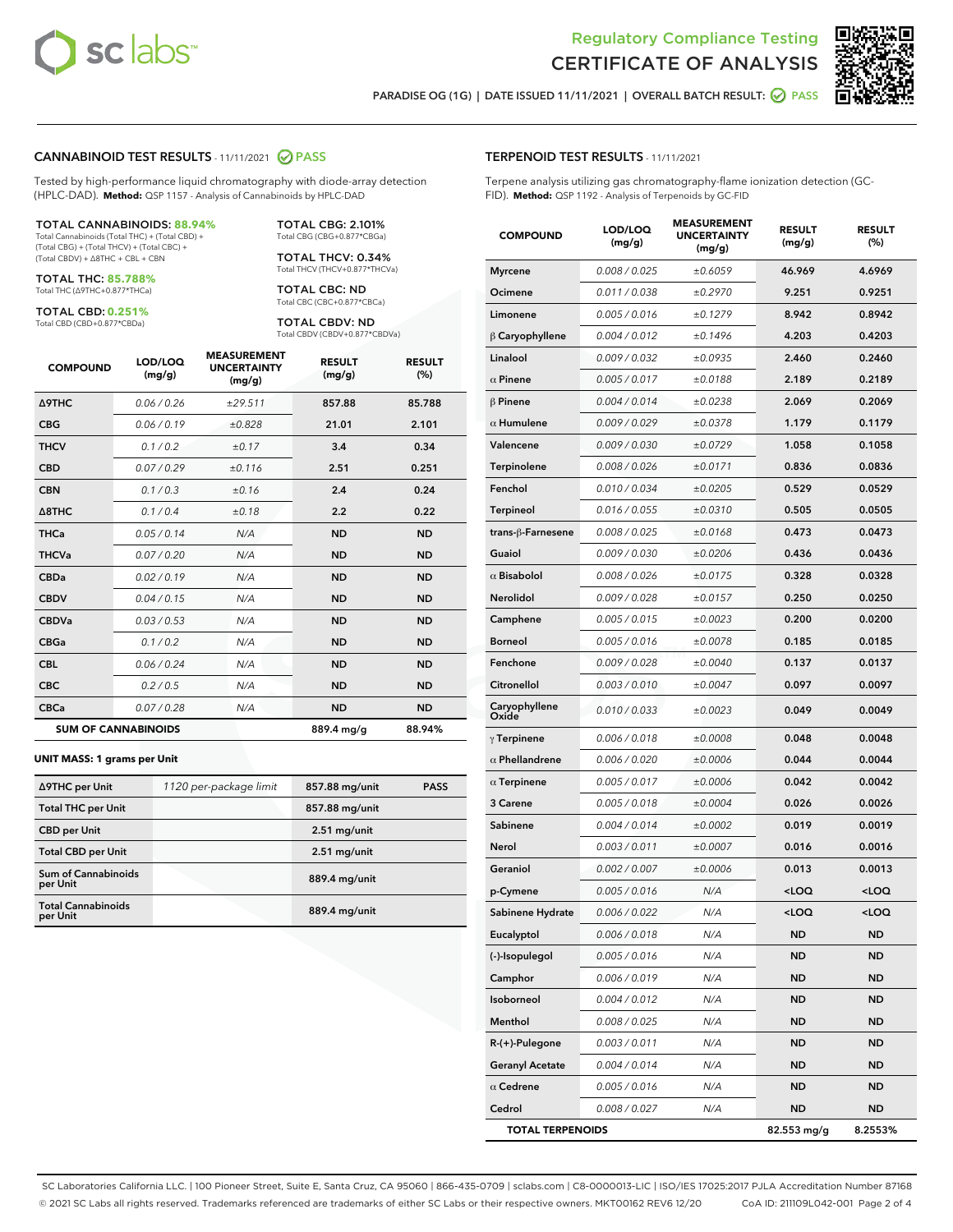



PARADISE OG (1G) | DATE ISSUED 11/11/2021 | OVERALL BATCH RESULT:  $\bigcirc$  PASS

# CATEGORY 1 PESTICIDE TEST RESULTS - 11/11/2021 2 PASS

Pesticide and plant growth regulator analysis utilizing high-performance liquid chromatography-mass spectrometry (HPLC-MS) or gas chromatography-mass spectrometry (GC-MS). \*GC-MS utilized where indicated. **Method:** QSP 1212 - Analysis of Pesticides and Mycotoxins by LC-MS or QSP 1213 - Analysis of Pesticides by GC-MS

| 0.03/0.08<br><b>ND</b><br>Aldicarb<br>$>$ LOD<br>N/A<br><b>PASS</b><br>Carbofuran<br>0.02 / 0.05<br><b>ND</b><br><b>PASS</b><br>$>$ LOD<br>N/A<br>Chlordane*<br>0.03 / 0.08<br>N/A<br><b>ND</b><br><b>PASS</b><br>$\ge$ LOD<br>Chlorfenapyr*<br>0.03/0.10<br><b>ND</b><br><b>PASS</b><br>$\ge$ LOD<br>N/A<br>N/A<br><b>ND</b><br><b>PASS</b><br>Chlorpyrifos<br>0.02 / 0.06<br>$\ge$ LOD<br>Coumaphos<br>0.02 / 0.07<br>N/A<br><b>ND</b><br><b>PASS</b><br>$\ge$ LOD<br>Daminozide<br>0.02 / 0.07<br>N/A<br><b>ND</b><br><b>PASS</b><br>$\ge$ LOD<br><b>DDVP</b><br>0.03/0.09<br>$>$ LOD<br>N/A<br><b>ND</b><br><b>PASS</b><br>(Dichlorvos)<br>Dimethoate<br>0.03/0.08<br>$>$ LOD<br>N/A<br><b>ND</b><br><b>PASS</b><br>0.03/0.10<br><b>ND</b><br><b>PASS</b><br>Ethoprop(hos)<br>$\ge$ LOD<br>N/A<br>0.02 / 0.06<br>N/A<br><b>ND</b><br><b>PASS</b><br>Etofenprox<br>$\ge$ LOD<br>Fenoxycarb<br>0.03 / 0.08<br>N/A<br><b>ND</b><br><b>PASS</b><br>$\ge$ LOD<br>0.03/0.08<br><b>ND</b><br><b>PASS</b><br>Fipronil<br>$\ge$ LOD<br>N/A<br>Imazalil<br>0.02 / 0.06<br>$\ge$ LOD<br>N/A<br><b>ND</b><br><b>PASS</b><br><b>Methiocarb</b><br>0.02 / 0.07<br><b>PASS</b><br>$\ge$ LOD<br>N/A<br><b>ND</b><br>Methyl<br>0.03/0.10<br>$\ge$ LOD<br>N/A<br><b>ND</b><br><b>PASS</b><br>parathion<br>0.03/0.09<br><b>ND</b><br><b>Mevinphos</b><br>$\ge$ LOD<br>N/A<br><b>PASS</b><br>Paclobutrazol<br>0.02 / 0.05<br>$\ge$ LOD<br>N/A<br><b>ND</b><br><b>PASS</b><br>0.03/0.09<br>$\ge$ LOD<br>N/A<br><b>ND</b><br><b>PASS</b><br>Propoxur<br>Spiroxamine<br>0.03 / 0.08<br>$\ge$ LOD<br>N/A<br><b>ND</b><br><b>PASS</b><br>0.03/0.10<br><b>ND</b><br><b>PASS</b><br><b>Thiacloprid</b><br>$\ge$ LOD<br>N/A | <b>COMPOUND</b> | LOD/LOQ<br>$(\mu g/g)$ | <b>ACTION</b><br>LIMIT<br>$(\mu g/g)$ | <b>MEASUREMENT</b><br><b>UNCERTAINTY</b><br>$(\mu g/g)$ | <b>RESULT</b><br>$(\mu g/g)$ | <b>RESULT</b> |
|-----------------------------------------------------------------------------------------------------------------------------------------------------------------------------------------------------------------------------------------------------------------------------------------------------------------------------------------------------------------------------------------------------------------------------------------------------------------------------------------------------------------------------------------------------------------------------------------------------------------------------------------------------------------------------------------------------------------------------------------------------------------------------------------------------------------------------------------------------------------------------------------------------------------------------------------------------------------------------------------------------------------------------------------------------------------------------------------------------------------------------------------------------------------------------------------------------------------------------------------------------------------------------------------------------------------------------------------------------------------------------------------------------------------------------------------------------------------------------------------------------------------------------------------------------------------------------------------------------------------------------------------------------------------------------------------------------|-----------------|------------------------|---------------------------------------|---------------------------------------------------------|------------------------------|---------------|
|                                                                                                                                                                                                                                                                                                                                                                                                                                                                                                                                                                                                                                                                                                                                                                                                                                                                                                                                                                                                                                                                                                                                                                                                                                                                                                                                                                                                                                                                                                                                                                                                                                                                                                     |                 |                        |                                       |                                                         |                              |               |
|                                                                                                                                                                                                                                                                                                                                                                                                                                                                                                                                                                                                                                                                                                                                                                                                                                                                                                                                                                                                                                                                                                                                                                                                                                                                                                                                                                                                                                                                                                                                                                                                                                                                                                     |                 |                        |                                       |                                                         |                              |               |
|                                                                                                                                                                                                                                                                                                                                                                                                                                                                                                                                                                                                                                                                                                                                                                                                                                                                                                                                                                                                                                                                                                                                                                                                                                                                                                                                                                                                                                                                                                                                                                                                                                                                                                     |                 |                        |                                       |                                                         |                              |               |
|                                                                                                                                                                                                                                                                                                                                                                                                                                                                                                                                                                                                                                                                                                                                                                                                                                                                                                                                                                                                                                                                                                                                                                                                                                                                                                                                                                                                                                                                                                                                                                                                                                                                                                     |                 |                        |                                       |                                                         |                              |               |
|                                                                                                                                                                                                                                                                                                                                                                                                                                                                                                                                                                                                                                                                                                                                                                                                                                                                                                                                                                                                                                                                                                                                                                                                                                                                                                                                                                                                                                                                                                                                                                                                                                                                                                     |                 |                        |                                       |                                                         |                              |               |
|                                                                                                                                                                                                                                                                                                                                                                                                                                                                                                                                                                                                                                                                                                                                                                                                                                                                                                                                                                                                                                                                                                                                                                                                                                                                                                                                                                                                                                                                                                                                                                                                                                                                                                     |                 |                        |                                       |                                                         |                              |               |
|                                                                                                                                                                                                                                                                                                                                                                                                                                                                                                                                                                                                                                                                                                                                                                                                                                                                                                                                                                                                                                                                                                                                                                                                                                                                                                                                                                                                                                                                                                                                                                                                                                                                                                     |                 |                        |                                       |                                                         |                              |               |
|                                                                                                                                                                                                                                                                                                                                                                                                                                                                                                                                                                                                                                                                                                                                                                                                                                                                                                                                                                                                                                                                                                                                                                                                                                                                                                                                                                                                                                                                                                                                                                                                                                                                                                     |                 |                        |                                       |                                                         |                              |               |
|                                                                                                                                                                                                                                                                                                                                                                                                                                                                                                                                                                                                                                                                                                                                                                                                                                                                                                                                                                                                                                                                                                                                                                                                                                                                                                                                                                                                                                                                                                                                                                                                                                                                                                     |                 |                        |                                       |                                                         |                              |               |
|                                                                                                                                                                                                                                                                                                                                                                                                                                                                                                                                                                                                                                                                                                                                                                                                                                                                                                                                                                                                                                                                                                                                                                                                                                                                                                                                                                                                                                                                                                                                                                                                                                                                                                     |                 |                        |                                       |                                                         |                              |               |
|                                                                                                                                                                                                                                                                                                                                                                                                                                                                                                                                                                                                                                                                                                                                                                                                                                                                                                                                                                                                                                                                                                                                                                                                                                                                                                                                                                                                                                                                                                                                                                                                                                                                                                     |                 |                        |                                       |                                                         |                              |               |
|                                                                                                                                                                                                                                                                                                                                                                                                                                                                                                                                                                                                                                                                                                                                                                                                                                                                                                                                                                                                                                                                                                                                                                                                                                                                                                                                                                                                                                                                                                                                                                                                                                                                                                     |                 |                        |                                       |                                                         |                              |               |
|                                                                                                                                                                                                                                                                                                                                                                                                                                                                                                                                                                                                                                                                                                                                                                                                                                                                                                                                                                                                                                                                                                                                                                                                                                                                                                                                                                                                                                                                                                                                                                                                                                                                                                     |                 |                        |                                       |                                                         |                              |               |
|                                                                                                                                                                                                                                                                                                                                                                                                                                                                                                                                                                                                                                                                                                                                                                                                                                                                                                                                                                                                                                                                                                                                                                                                                                                                                                                                                                                                                                                                                                                                                                                                                                                                                                     |                 |                        |                                       |                                                         |                              |               |
|                                                                                                                                                                                                                                                                                                                                                                                                                                                                                                                                                                                                                                                                                                                                                                                                                                                                                                                                                                                                                                                                                                                                                                                                                                                                                                                                                                                                                                                                                                                                                                                                                                                                                                     |                 |                        |                                       |                                                         |                              |               |
|                                                                                                                                                                                                                                                                                                                                                                                                                                                                                                                                                                                                                                                                                                                                                                                                                                                                                                                                                                                                                                                                                                                                                                                                                                                                                                                                                                                                                                                                                                                                                                                                                                                                                                     |                 |                        |                                       |                                                         |                              |               |
|                                                                                                                                                                                                                                                                                                                                                                                                                                                                                                                                                                                                                                                                                                                                                                                                                                                                                                                                                                                                                                                                                                                                                                                                                                                                                                                                                                                                                                                                                                                                                                                                                                                                                                     |                 |                        |                                       |                                                         |                              |               |
|                                                                                                                                                                                                                                                                                                                                                                                                                                                                                                                                                                                                                                                                                                                                                                                                                                                                                                                                                                                                                                                                                                                                                                                                                                                                                                                                                                                                                                                                                                                                                                                                                                                                                                     |                 |                        |                                       |                                                         |                              |               |
|                                                                                                                                                                                                                                                                                                                                                                                                                                                                                                                                                                                                                                                                                                                                                                                                                                                                                                                                                                                                                                                                                                                                                                                                                                                                                                                                                                                                                                                                                                                                                                                                                                                                                                     |                 |                        |                                       |                                                         |                              |               |
|                                                                                                                                                                                                                                                                                                                                                                                                                                                                                                                                                                                                                                                                                                                                                                                                                                                                                                                                                                                                                                                                                                                                                                                                                                                                                                                                                                                                                                                                                                                                                                                                                                                                                                     |                 |                        |                                       |                                                         |                              |               |
|                                                                                                                                                                                                                                                                                                                                                                                                                                                                                                                                                                                                                                                                                                                                                                                                                                                                                                                                                                                                                                                                                                                                                                                                                                                                                                                                                                                                                                                                                                                                                                                                                                                                                                     |                 |                        |                                       |                                                         |                              |               |

# CATEGORY 2 PESTICIDE TEST RESULTS - 11/11/2021 @ PASS

| <b>COMPOUND</b>          | LOD/LOO<br>$(\mu g/g)$ | <b>ACTION</b><br>LIMIT<br>$(\mu g/g)$ | <b>MEASUREMENT</b><br><b>UNCERTAINTY</b><br>$(\mu g/g)$ | <b>RESULT</b><br>$(\mu g/g)$ | <b>RESULT</b> |  |
|--------------------------|------------------------|---------------------------------------|---------------------------------------------------------|------------------------------|---------------|--|
| Abamectin                | 0.03/0.10              | 0.1                                   | N/A                                                     | <b>ND</b>                    | <b>PASS</b>   |  |
| Acephate                 | 0.02/0.07              | 0.1                                   | N/A                                                     | <b>ND</b>                    | <b>PASS</b>   |  |
| Acequinocyl              | 0.02/0.07              | 0.1                                   | N/A                                                     | <b>ND</b>                    | <b>PASS</b>   |  |
| Acetamiprid              | 0.02/0.05              | 0.1                                   | N/A                                                     | <b>ND</b>                    | <b>PASS</b>   |  |
| Azoxystrobin             | 0.02/0.07              | 0.1                                   | N/A                                                     | <b>ND</b>                    | <b>PASS</b>   |  |
| <b>Bifenazate</b>        | 0.01/0.04              | 0.1                                   | N/A                                                     | <b>ND</b>                    | <b>PASS</b>   |  |
| <b>Bifenthrin</b>        | 0.02/0.05              | 3                                     | N/A                                                     | <b>ND</b>                    | <b>PASS</b>   |  |
| <b>Boscalid</b>          | 0.03/0.09              | 0.1                                   | N/A                                                     | <b>ND</b>                    | <b>PASS</b>   |  |
| Captan                   | 0.19/0.57              | 0.7                                   | N/A                                                     | <b>ND</b>                    | <b>PASS</b>   |  |
| Carbaryl                 | 0.02/0.06              | 0.5                                   | N/A                                                     | <b>ND</b>                    | <b>PASS</b>   |  |
| Chlorantranilip-<br>role | 0.04/0.12              | 10                                    | N/A                                                     | <b>ND</b>                    | <b>PASS</b>   |  |
| Clofentezine             | 0.03/0.09              | 0.1                                   | N/A                                                     | <b>ND</b>                    | <b>PASS</b>   |  |

# CATEGORY 2 PESTICIDE TEST RESULTS - 11/11/2021 continued

| <b>COMPOUND</b>               | LOD/LOQ<br>(µg/g) | <b>ACTION</b><br>LIMIT<br>(µg/g) | <b>MEASUREMENT</b><br><b>UNCERTAINTY</b><br>(µg/g) | <b>RESULT</b><br>$(\mu g/g)$ | <b>RESULT</b> |
|-------------------------------|-------------------|----------------------------------|----------------------------------------------------|------------------------------|---------------|
| Cyfluthrin                    | 0.12 / 0.38       | $\overline{2}$                   | N/A                                                | <b>ND</b>                    | <b>PASS</b>   |
| Cypermethrin                  | 0.11 / 0.32       | 1                                | N/A                                                | <b>ND</b>                    | <b>PASS</b>   |
| Diazinon                      | 0.02 / 0.05       | 0.1                              | N/A                                                | <b>ND</b>                    | <b>PASS</b>   |
| Dimethomorph                  | 0.03 / 0.09       | $\overline{c}$                   | N/A                                                | <b>ND</b>                    | <b>PASS</b>   |
| Etoxazole                     | 0.02 / 0.06       | 0.1                              | N/A                                                | <b>ND</b>                    | <b>PASS</b>   |
| Fenhexamid                    | 0.03 / 0.09       | 0.1                              | N/A                                                | <b>ND</b>                    | <b>PASS</b>   |
| Fenpyroximate                 | 0.02 / 0.06       | 0.1                              | N/A                                                | <b>ND</b>                    | <b>PASS</b>   |
| Flonicamid                    | 0.03 / 0.10       | 0.1                              | N/A                                                | <b>ND</b>                    | <b>PASS</b>   |
| Fludioxonil                   | 0.03 / 0.10       | 0.1                              | N/A                                                | <b>ND</b>                    | <b>PASS</b>   |
| Hexythiazox                   | 0.02 / 0.07       | 0.1                              | N/A                                                | <b>ND</b>                    | <b>PASS</b>   |
| Imidacloprid                  | 0.04 / 0.11       | 5                                | N/A                                                | <b>ND</b>                    | <b>PASS</b>   |
| Kresoxim-methyl               | 0.02 / 0.07       | 0.1                              | N/A                                                | <b>ND</b>                    | <b>PASS</b>   |
| Malathion                     | 0.03 / 0.09       | 0.5                              | N/A                                                | <b>ND</b>                    | <b>PASS</b>   |
| Metalaxyl                     | 0.02 / 0.07       | $\overline{c}$                   | N/A                                                | ND                           | <b>PASS</b>   |
| Methomyl                      | 0.03 / 0.10       | $\mathbf{1}$                     | N/A                                                | <b>ND</b>                    | <b>PASS</b>   |
| Myclobutanil                  | 0.03 / 0.09       | 0.1                              | N/A                                                | <b>ND</b>                    | <b>PASS</b>   |
| Naled                         | 0.02 / 0.07       | 0.1                              | N/A                                                | <b>ND</b>                    | <b>PASS</b>   |
| Oxamyl                        | 0.04 / 0.11       | 0.5                              | N/A                                                | <b>ND</b>                    | <b>PASS</b>   |
| Pentachloronitro-<br>benzene* | 0.03 / 0.09       | 0.1                              | N/A                                                | ND                           | <b>PASS</b>   |
| Permethrin                    | 0.04 / 0.12       | 0.5                              | N/A                                                | <b>ND</b>                    | <b>PASS</b>   |
| Phosmet                       | 0.03 / 0.10       | 0.1                              | N/A                                                | <b>ND</b>                    | <b>PASS</b>   |
| Piperonylbu-<br>toxide        | 0.02 / 0.07       | 3                                | N/A                                                | <b>ND</b>                    | <b>PASS</b>   |
| Prallethrin                   | 0.03 / 0.08       | 0.1                              | N/A                                                | <b>ND</b>                    | <b>PASS</b>   |
| Propiconazole                 | 0.02 / 0.07       | 0.1                              | N/A                                                | <b>ND</b>                    | <b>PASS</b>   |
| Pyrethrins                    | 0.04 / 0.12       | 0.5                              | N/A                                                | <b>ND</b>                    | <b>PASS</b>   |
| Pyridaben                     | 0.02 / 0.07       | 0.1                              | N/A                                                | <b>ND</b>                    | <b>PASS</b>   |
| Spinetoram                    | 0.02 / 0.07       | 0.1                              | N/A                                                | <b>ND</b>                    | <b>PASS</b>   |
| Spinosad                      | 0.02 / 0.07       | 0.1                              | N/A                                                | <b>ND</b>                    | <b>PASS</b>   |
| Spiromesifen                  | 0.02 / 0.05       | 0.1                              | N/A                                                | <b>ND</b>                    | <b>PASS</b>   |
| Spirotetramat                 | 0.02 / 0.06       | 0.1                              | N/A                                                | <b>ND</b>                    | <b>PASS</b>   |
| Tebuconazole                  | 0.02 / 0.07       | 0.1                              | N/A                                                | <b>ND</b>                    | <b>PASS</b>   |
| Thiamethoxam                  | 0.03 / 0.10       | 5                                | N/A                                                | <b>ND</b>                    | <b>PASS</b>   |
| Trifloxystrobin               | 0.03 / 0.08       | 0.1                              | N/A                                                | <b>ND</b>                    | <b>PASS</b>   |

SC Laboratories California LLC. | 100 Pioneer Street, Suite E, Santa Cruz, CA 95060 | 866-435-0709 | sclabs.com | C8-0000013-LIC | ISO/IES 17025:2017 PJLA Accreditation Number 87168 © 2021 SC Labs all rights reserved. Trademarks referenced are trademarks of either SC Labs or their respective owners. MKT00162 REV6 12/20 CoA ID: 211109L042-001 Page 3 of 4